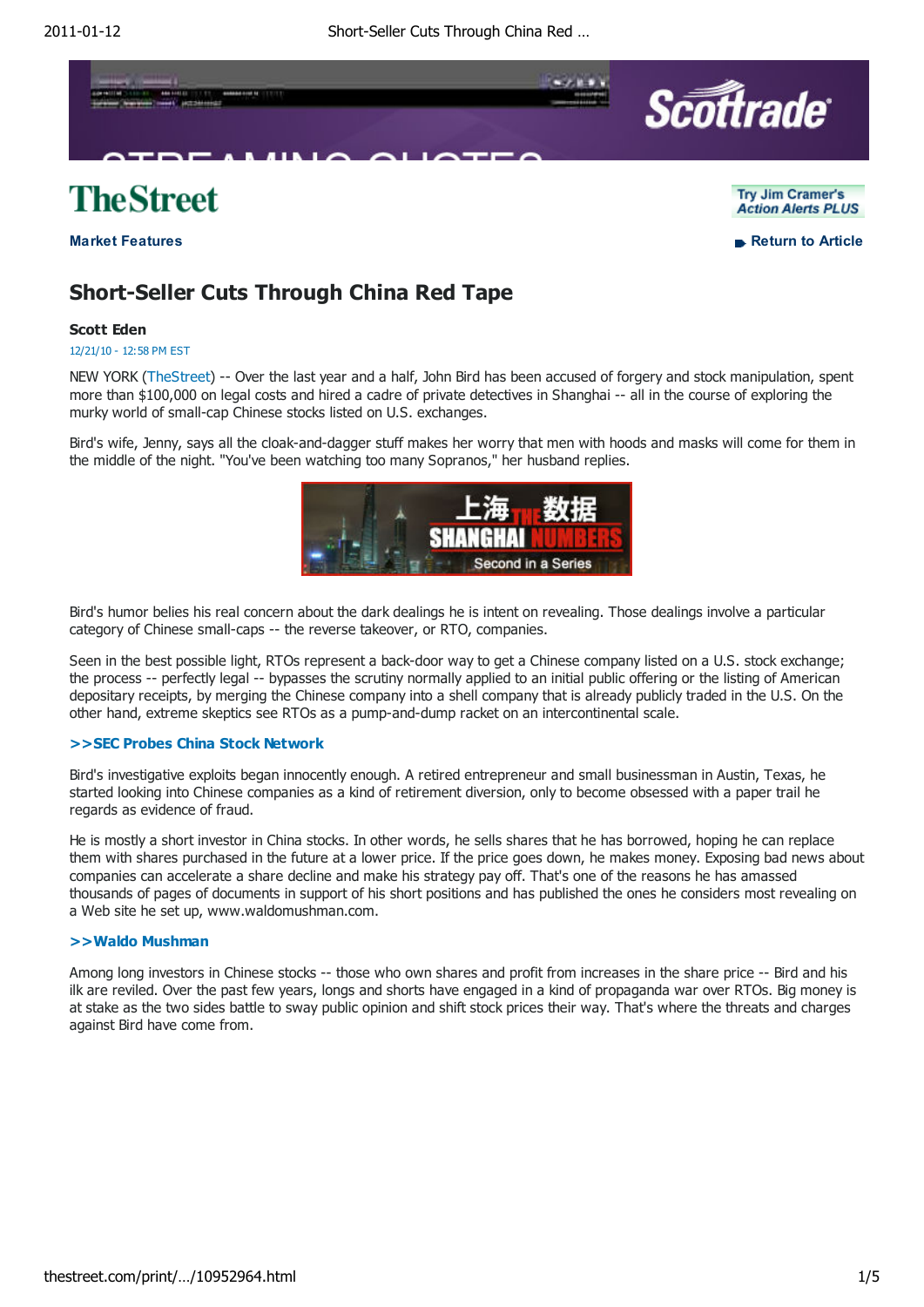

Today, Bird sees the world of Chinese small-caps as a kind of no-man's land, where dishonest executives can submit misleading statements to U.S. regulators without fear of punishment on either side of the Pacific. Individual investors are vulnerable and in most cases unaware of the special dangers associated with RTOs, he says.

He found inspiration for his work in the spring of 2009, when he came upon research by Manuel Asensio. Asensio is now managing partner of Mill Rock Investment Advisors, a firm that espouses a balanced approach to investments, but he is perhaps best known as the vocal short seller who runs asensio.com, a Web site that speaks of a "unique combination of proprietary trading and public advocacy of its positions."

Asensio was then boring into a small-cap called **China Sky One Medical** (CSKI). Based in Harbin City, in northeastern China, the company had merged into a U.S. shell in 2006 and had uplisted to the **Nasdaq** in 2008, **SEC** records show. The company described itself as a purveyor of ancient Chinese homeopathic remedies updated for modern consumers.

In several notes published on his Web site, Asensio had attacked China Sky One Medical's products, a cornucopia of curatives and diagnostic tests: dental ulcer sprays, cough-suppression suppositories, anti-depression "granules," magnetic hemorrhoid ointments, and myopia-correcting eye drops. The product line described on the company's web site also includes Angelica Nourishing Blood Syrup, for the treatment of "irregular menses" and "postpartum blood deficiency," and Jieyinling Lotion for Private Parts, for the treatment of "cervical erosion, gonorrhea, syphilis, and so on."

The skepticism rooted in Bird's own trench-level business experience kicked into overdrive. He soon found himself reading China Sky One's annual report filed with the SEC, its 2008 10-K.

Bird looks at financial documents with a nuts-and-bolts perspective. Early experience in the real estate business taught him the value of thorough credit checks. In the theater business -- he says he once owned a string of cineplexes in and around Austin -- he learned a bit about marketing and promotion. "We did popcorn and juju beans and soda pop by the gallon," Bird recalls of his work in theaters. "I know a little bit about high-margin garbage."

Initially, he focused on the numbers relating to inventory turns -- the ratio of sales to average inventory for a given period. Figures in the 10-K indicated that China Sky One's inventory turns for the year came in at about 50. Put another way, the company was saying that sales were so strong -- and manufacturing operations so efficient -- it could have exhausted its entire inventory of raw materials and finished products every seven or eight days.

Bird related those numbers to the popcorn stands in his theaters.

"The very nature of the game requires having a large inventory. How can they get by with nominal inventory?" Bird asks rhetorically, recalling his thoughts as he read the 10-K. "We used to get popcorn delivered to us every three days and we couldn't manage to run those kinds of numbers. If you believe in numbers, if you believe in the sanctity of addition, you end up coming to these inescapable conclusions."

China Sky One declined to comment for this story.

Bird says he then decided he needed to see a credit report on China Sky One Medical. Phone calls and emails to credit bureaus in London and India led him to a Beijing-based agency called Inter-Credit. The agency agreed to send him credit reports via email. When Bird figured out that Inter-Credit was getting much of its information from China's State Administration for Industry & Commerce, the SAIC, he started going directly to the source, he says.

The SAIC has no real equivalent in the U.S. It is a massive bureaucratic omnium gatherum, encompassing some of the duties performed in the U.S. by the Securities and Exchange Commission, the Federal Trade Commission, the Financial Industry Regulation Authority, the Internal Revenue Service, the Food and Drug Administration, a bunch of other agencies and, to top it

### thestreet.com/print/…/10952964.html 2/5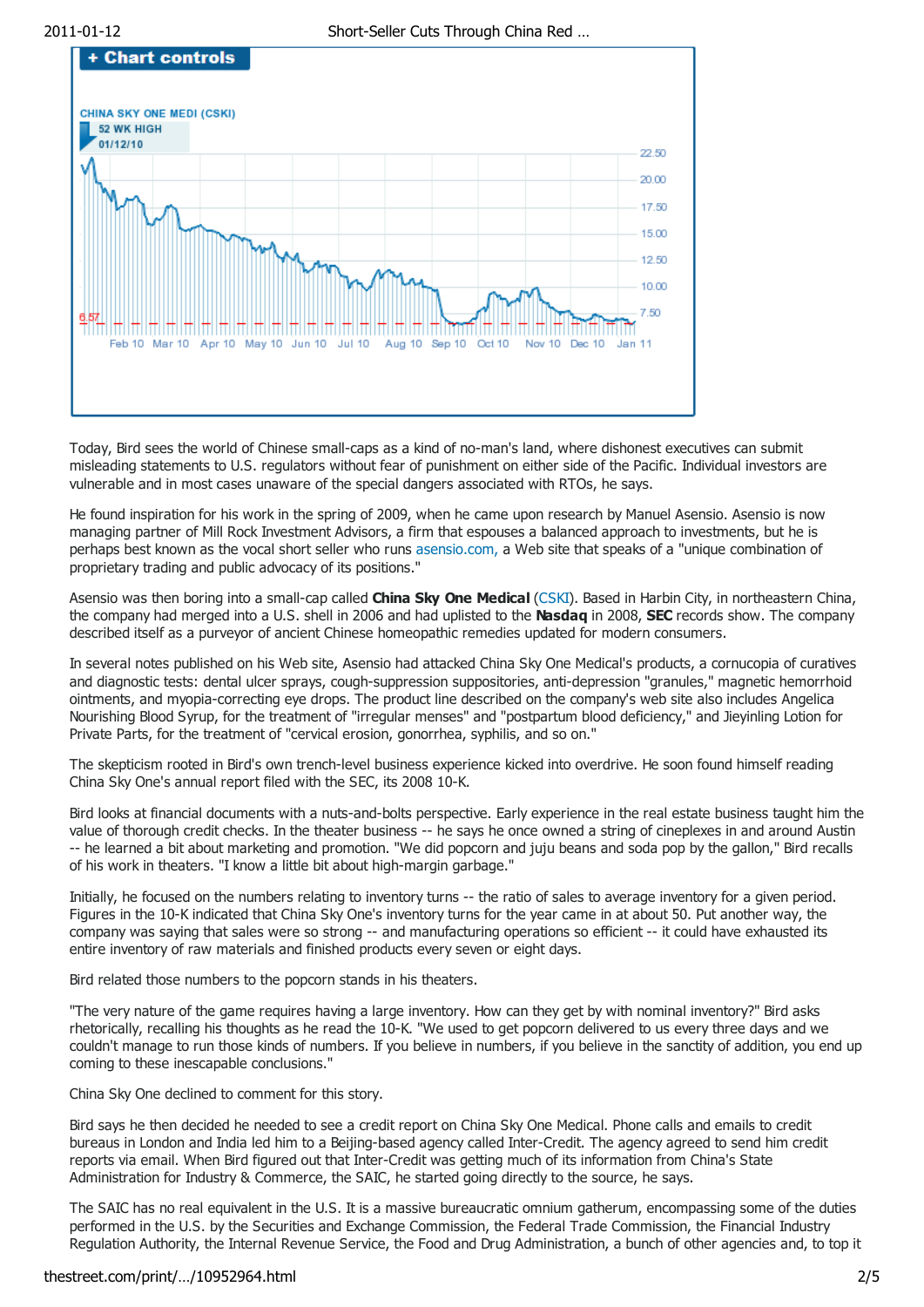#### 2011-01-12 Short-Seller Cuts Through China Red …

off, the secretaries of each of the 50 states. It reaches down to the municipal and even village level. It requires an annual financial return from every registered business. In short, the SAIC has a lot of information.

"It was like a kid-in-a-candy store sort of thing," Bird says of his experience with the SAIC. "I started willy-nilly ordering and asking the credit bureau to send me everything they could get."

Bird says he amassed more than 1,000 pages -- most of it in Chinese -- then hired translators to produce English versions. He says the material confirmed his suspicions about China Sky One. The key, from Bird's point of view, was a glaring inconsistency between the income numbers that the company was reporting to U.S. authorities and corresponding or related numbers reported to China's SAIC.

China Sky One Medical had said publicly that most of its operations were executed by subsidiaries in China. Documents made public by Bird -- says he obtained them from the SAIC -- show that those subsidiaries reported revenues totaling about \$3.2 million for 2008. To the SEC, the company reported total revenue for the same year at \$91.8 million.

There was more. China Sky One's SEC filings indicate that in 2007, the company purchased materials from a major supplier, Harbin Yongheng Printing Ltd, in the amount of \$1.75 million. Documents obtained from China by Bird indicate that Harbin Yongheng's total sales for 2007 were only about \$1 million.

"If I believe these are accurate records, then I now have a very good indication of what the true nature of this business is, and it's nothing like what they're telling U.S. investors," Bird says.

Armed with that information, Bird decided to bet against China Sky One Medical by shorting the stock. During the summer of 2009, he borrowed a hefty chunk of China Sky One Medical shares -- he won't say how many--and sold them for about \$15 a share, he says.

In support of that move, Bird set up waldomushman.com to distribute particularly damaging documents publicly. The name of the site is an homage to actor Steve McQueen, who used the alias Waldo Mushman to conceal his true identity when entering motocross races. By way of explanation, Bird relates that McQueen fell victim to medical quacks in Mexico before dying of cancer there in 1980. A kind of mission statement on the site makes it clear that Bird believes he's fighting against fraudulence.

Shortly after Bird posted China Sky One Medical's SAIC documents on his Web site, he took his information to the SEC. Company executives soon conceded in a public statement that Bird was right, and that the company's filings were in fact inconsistent. The only defense offered was that records filed with the SAIC aren't meant as an accurate picture of a company's total operations, or understood that way in China, but rather are commonly understood to be accurate only in respect to paid-in capital and ownership. Paid-in capital refers to the amount shareholders have invested.

A little less than a year later, in August, the company disclosed that the SEC had started a formal investigation focusing on accounting issues. Recently, China Sky One Medical announced disappointing revenue projections, explaining that suppliers were withdrawing to avoid entanglement with the SEC. The stock was selling for \$16 a share in August 2009, when Bird first posted the SAIC documents. It's now at \$8.

When *TheStreet* sought further information regarding SAIC filings from the SAIC, the agency didn't respond. Crocker Coulson, who handles investor relations for China Sky One Medical, offered a comment about SAIC documents from his own perspective.

"They're absolutely worthless as a signpost as to whether a company is a fraud," Coulson said.

Several investment professionals involved with RTOs on the long side -- among them Benjamin Wey, head of New York Global Group -- have suggested that discrepancies between financials statements filed with the SAIC in China and the SEC in U.S. are accountable to concern over tax payments, particularly China's value added tax, which amounts to 17% on most commercial transactions. The experts say that Chinese companies underestimate revenues in statements to the SAIC -- or delay the filing of accurate statements -- to hold their taxes down.

The notion that SAIC filings are largely meaningless finds little support among some experts. The Shanghai-born-and-raised Gerry Wang, CEO of a containership company in Vancouver, says his extensive network of friends and colleagues in China view accuracy in SAIC filings as an imperative.

And Peter Humphrey, a forensic accountant and corporate due diligence investigator in China, puts it bluntly: "The apologists for the fraudsters in the U.S. like to downplay the importance of SAIC filings because doing so serves their purposes."

Bird's own review found many cases where SAIC filings do match SEC records, in particular for Chinese companies that went public in Hong Kong or in the U.S. through direct IPOs, as well as those that trade in the United States through issuance of American depositary receipts. As an example, he mentions **Solarfun Power**(SOLFI), a manufacturer of solar panels that went public in the U.S. in 2006. Bird says Solarfun's filings with the SEC matched filings with the SAIC down to the last digit.

Bird says he concluded that the RTO companies were special, in a bad way. While more than a few prominent shorts are quick to suggest that they are on the side of the angels in their campaigns against RTOs, Bird is down to earth about his own motivations.

"I'm not a do-gooder at heart," he says. "Sure it's nice to have that as a mantle to carry around with you. But if you get paid for it on top of that -- and get paid extraordinarily well -- well, then it takes on a great deal of fun."

### thestreet.com/print/…/10952964.html 3/5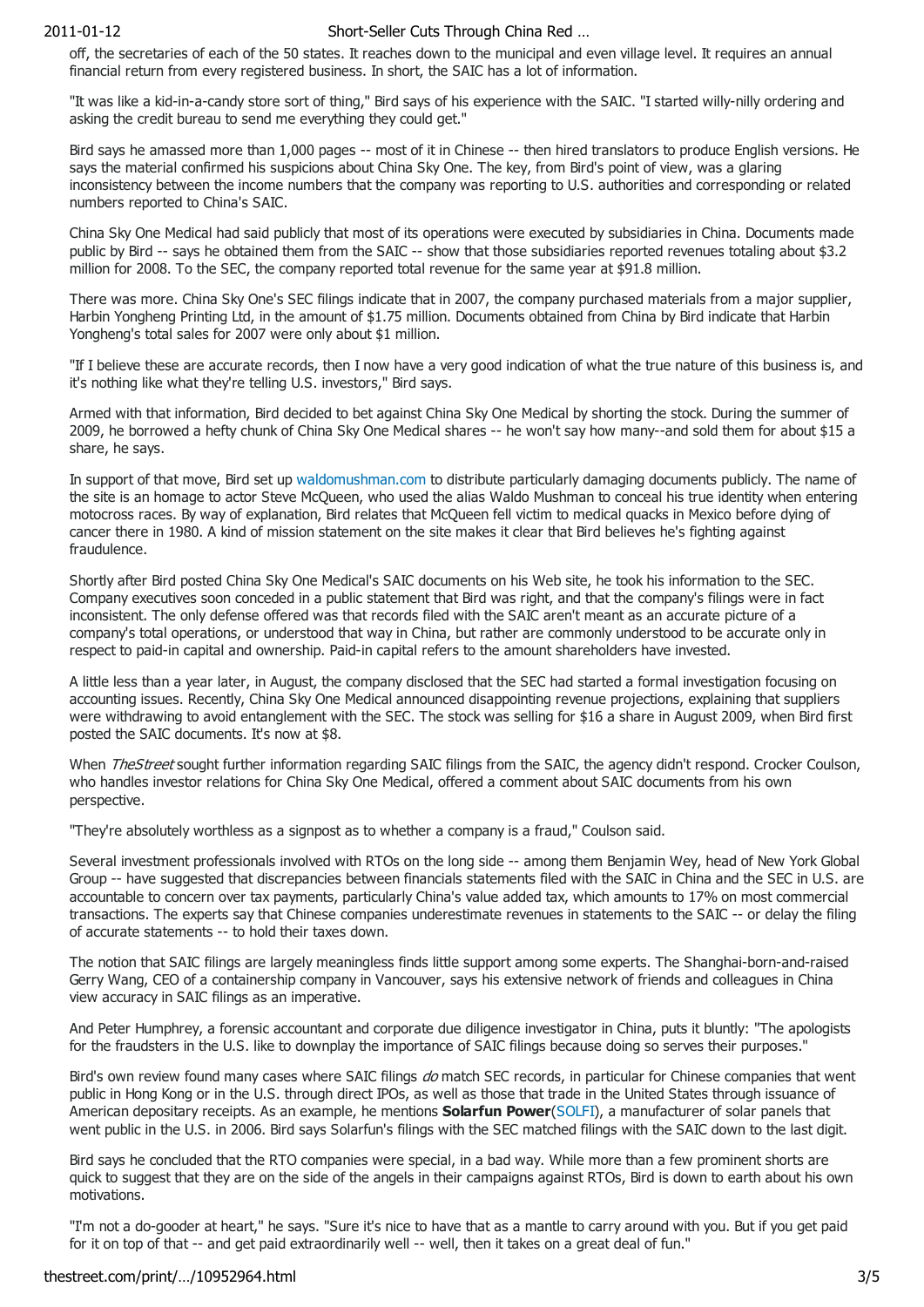2011-01-12 Short-Seller Cuts Through China Red …

-- Reported by Scott Eden in New York

>To contact the writer of this article, click here: Scott Eden.

>To follow the writer on Twitter, go to http://twitter.com/ScottEden.

>To submit a news tip, send an email to: tips@thestreet.com.

#### **Visit TheStreet for more great features**

#### **THESTREET PREMIUM SERVICES**

From the action-oriented investing ideas of *Action Alerts PLUS* by Jim Cramer to the expert technical trading strategies of Helene Meisler's *Top Stocks*, TheStreet.com offers a range of premium services to help boost your portfolio's performance. View now.

#### **EXPERT ADVISORS ALERTS DELIVERED TO YOUR INBOX**

*Action Alerts PLUS*: Cramer's personal portfolio, emails before he acts. *RealMoney*: 70+ experts share their top investing ideas and analysis. *Stocks Under \$10*: Alerts identify undervalued stocks with profit potential.

#### **FREE NEWSLETTERS**

Get an edge on the market with the help of free email newsletters like Jim Cramer's *Daily Booyah!*. Learn about the day's major market events, companies that sizzled or fizzled and lots more that can help you make more profitable investing decisions. Sign up.

### **Brokerage Partners**

TheStreet Corporate | Home | About Us | Advertise | Customer Service | Employment | Privacy Policy | Sitemap | Topic Archive | Video Archive | Stock Quotes Online | Terms of Use

© 1996-2011 TheStreet.com, Inc. All rights reserved.

TheStreet's enterprise databases running Oracle are professionally monitored and managed by Pythian Remote DBA.

Quotes delayed at least 20 minutes for all exchanges. Market Data provided by Interactive Data. Company fundamental data provided by Morningstar. Earnings and ratings provided by Zacks. Mutual fund data provided by Valueline. ETF data provided by Lipper. Terms & Conditions. Powered and implemented by Interactive Data Managed Solutions.

TheStreet Ratings updates stock ratings daily. However, if no rating change occurs, the data on this page does not update. The data does update after 90 days if no rating change occurs within that time period.